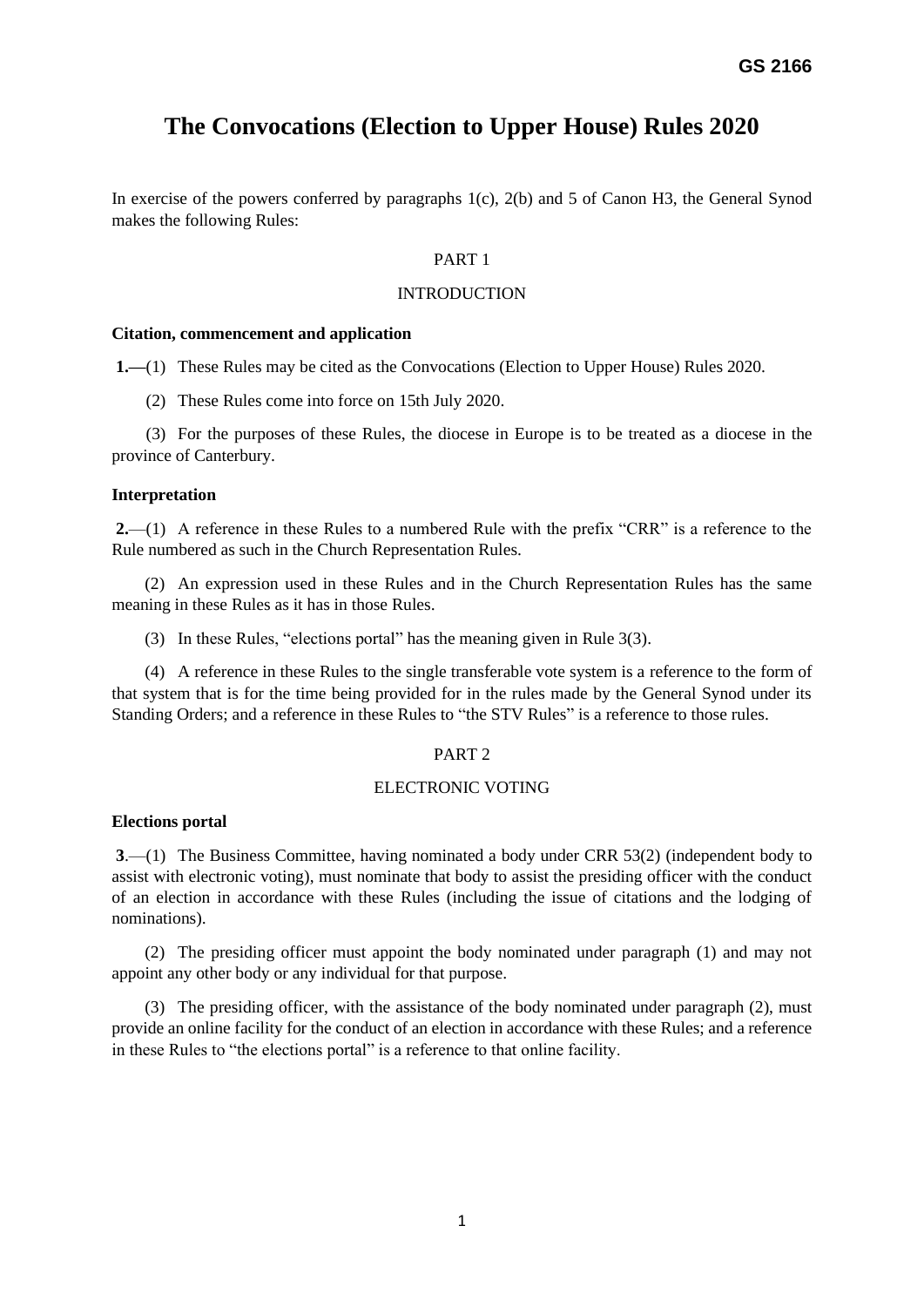### PART 3

#### ORDINARY ELECTION

#### **Application of this Part**

**4.** This Part applies to an ordinary election in either province to the Upper House of Convocation of that province.

### **Issue of citation**

**5.**—(1) The presiding officer for an election in the province of Canterbury must issue by email to each elector a citation in respect of the election of five persons from among their number.

(2) The presiding officer for an election in the province of York must issue by email to each elector a citation in respect of the election of four persons from among their number.

### **Qualified electors**

**6.**—(1) The electors in the province of Canterbury are every person who qualifies as an elector under paragraph 1(c) of Canon H3 at 6.00 a.m. on the date of the dissolution of the General Synod.

 (2) The electors in the province of York are every person who qualifies as an elector under paragraph 2(b) of Canon H3 at 6.00 a.m. on the date of the dissolution of the General Synod.

### **Presiding officer**

**7.** The presiding officer is the registrar of the province concerned or a person appointed by the registrar.

#### **Invitations to nominate**

**8.—**(1) The presiding officer for an election must ensure that the citation issued under Rule 5 to each elector is accompanied by an invitation to nominate a candidate for the election.

(2) An invitation to nominate must be contained in the email in which the citation was issued and be in the form of instructions on how to use the elections portal to make a nomination.

(3) The presiding officer must determine the period within which nominations may be made; and the period so determined must be at least 28 days beginning with the day after that on which invitations to nominate are issued.

(4) The presiding officer must ensure that, when an invitation to nominate is issued to a person, the person is also given written notification of when nominations close.

### **Validity of nominations**

**9.**—(1) A candidate for election must be nominated by two persons, each of whom is an elector.

(2) A nomination of a candidate for the election is valid only if it is made by following the procedure provided for by the elections portal.

- (3) The information which must be provided as part of a nomination includes—
	- (a) the candidate's full name (including any title and preferred style) and postal address,
	- (b) the year of the candidate's birth,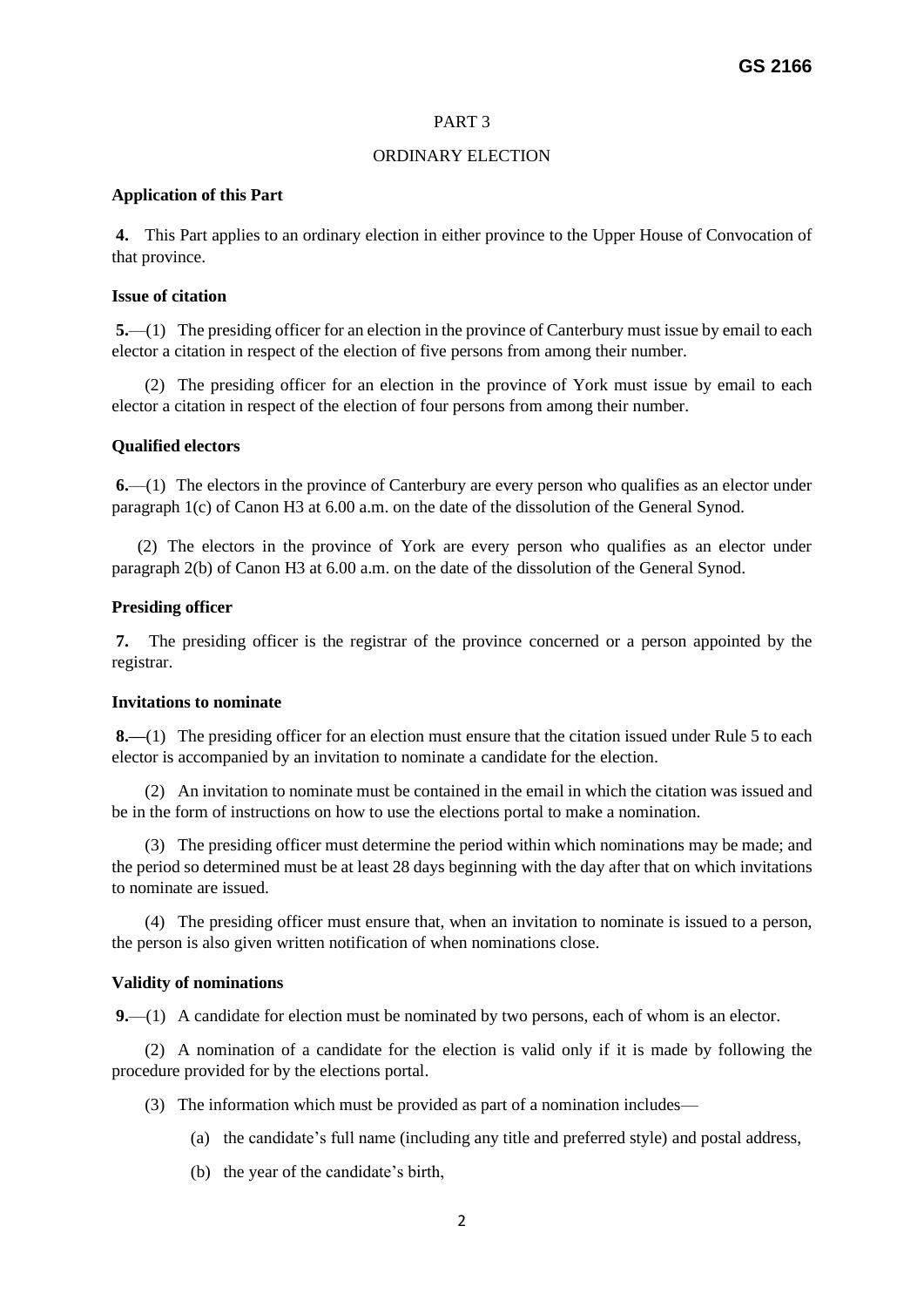- (c) a statement as to whether the candidate has previously served as a member of the General Synod and, if he or she has, the dates of the candidate's previous service as such and the House of which the candidate was a member, and
- (d) evidence of the candidate's consent to serve.
- (4) The presiding officer must—
	- (a) as soon as each nomination is received, determine whether it is valid, and
	- (b) without delay, notify the candidate and each of the persons who nominated the candidate whether the nomination is valid.

 (5) If the presiding officer determines that a nomination is not valid, the officer must give the candidate and each of the persons who nominated the candidate the reasons for the determination when notifying it to each of them under paragraph (4)(b); and that notification must include an explanation of the right of appeal under Rule 24(1) against the determination.

(6) A person is not to be included as a candidate for the election if the presiding officer has not received a valid nomination for that person before the end of the period determined under Rule 8(3).

### **Requirement for election**

**10.—**(1) If there are no more than five candidates for an election in the province of Canterbury, or no more than four candidates for an election in the province of York, each candidate is declared elected; and the presiding officer must inform each candidate accordingly.

(2) If the number of candidates for an election exceeds the number of places to be filled, an election must be held in accordance with the following provisions of this Part; and the presiding officer must inform each candidate accordingly.

(3) An election under this Part is to be conducted using the single transferable vote system.

#### **Election address**

**11.—**(1) The presiding officer for an election must give each candidate in the election an opportunity to submit an election address to the presiding officer so that the candidate's election address may be made available to the persons entitled to vote in the election.

(2) If a candidate submits an election address prepared at his or her own expense to the presiding officer, the presiding officer must ensure that a copy of the election address—

- (a) is available by means of the elections portal, and
- (b) is posted on the Church of England website.

 (3) An election address must be in electronic form and be capable of being printed in easily legible form on not more than two sides of A4 paper.

 (4) The presiding officer must determine the period within which election addresses may be submitted; and that period must be at least seven days beginning with the day after the close of nominations.

(5) The presiding officer is not required to comply with the duty under paragraph (2) in the case of any election address which the presiding officer receives after the end of the period determined under paragraph (4).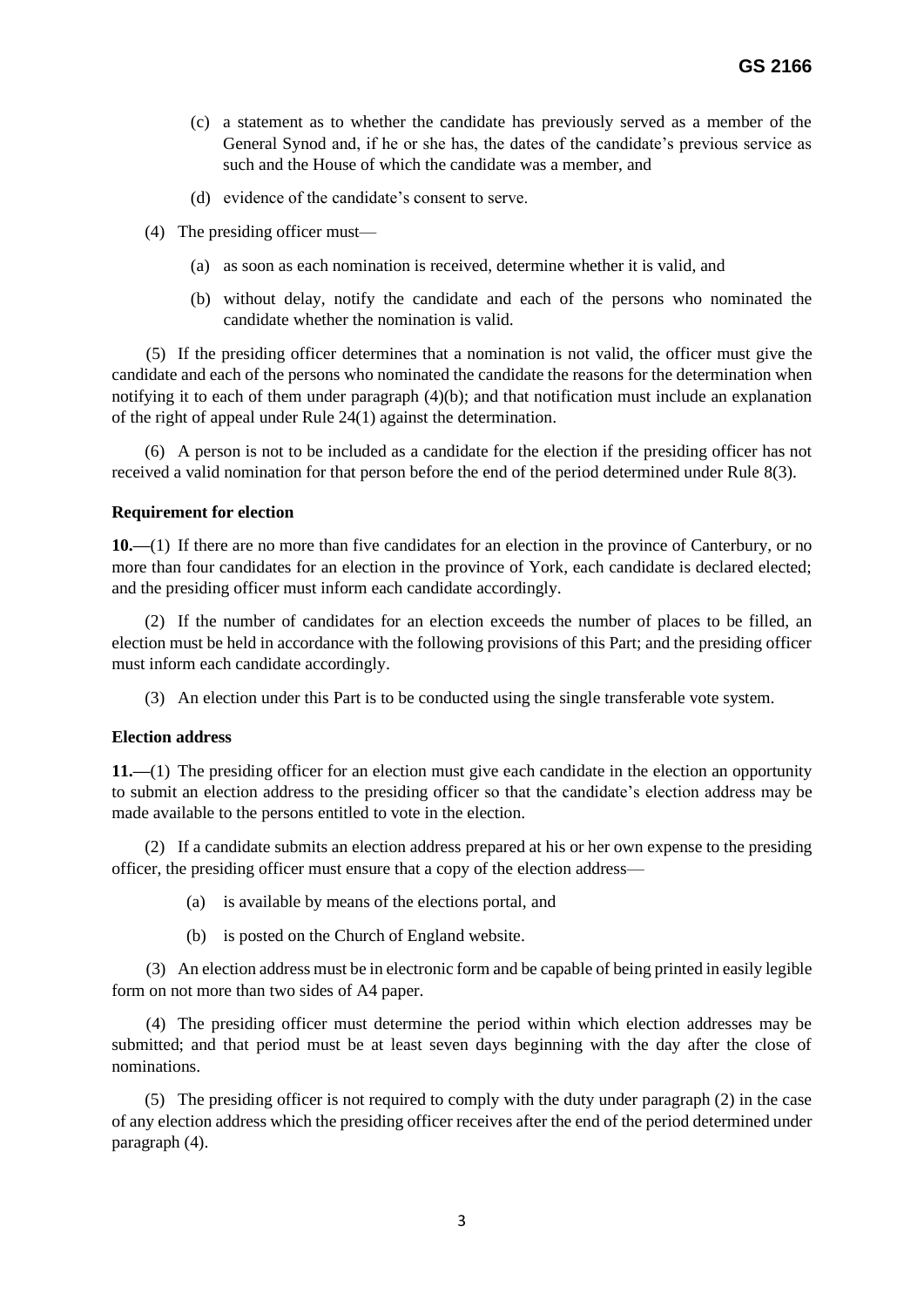(6) The presiding officer must ensure that, before invitations to vote are issued under Rule 13, a list of all the candidates and a copy of each election address received by the end of the period determined under paragraph (4)—

- (a) are available by means of the elections portal, and
- (b) are posted on the Church of England website.

(7) A failure to post on the Church of England website a copy of every election address which is required to be posted under paragraph  $(2)(a)$  or  $(6)(a)$  in an election does not invalidate the election and is accordingly not a ground of appeal under Part 5.

### **Prohibition on other election papers**

**12.—**(1) The presiding officer for an election must ensure that, during the election period, no literature which in the opinion of the presiding officer is likely to prejudice the election is circulated to the electors by or under the authority of the presiding officer.

- (2) The "election period" is the period which—
	- (a) begins with the start of the period determined under Rule 8(3) for making nominations, and
	- (b) ends with the end of the period for voting determined under Rule 13(5).
- (3) "Literature" does not include an election address under Rule 11.

#### **Voting**

**13.—**(1) The presiding officer for an election must ensure that each person entitled to vote in the election is issued with an invitation to vote.

(2) Each invitation to vote must be issued by an email containing instructions on how to use the elections portal to vote.

(3) The information which must be displayed in the elections portal includes in relation to each candidate—

- (a) the candidate's full name (including any title and preferred style) and postal address,
- (b) the candidate's year of birth, and
- (c) a statement as to whether the candidate has previously served as a member of the General Synod and, if he or she has, the dates of the candidate's previous service as a member and the House of which the candidate was a member.

(4) The elections portal must include an explanation of the right of appeal under Rule 24(2) against the determination that the nomination of a candidate is valid.

(5) The presiding officer must determine the period within which votes may be cast; and that period must be at least 21 days beginning with the day after that on which invitations to vote are issued.

(6) The presiding officer must ensure that each email in which an invitation to vote is issued must also include a notification of the period determined under paragraph (5).

(7) A vote in the election is valid only if the vote is cast by following the procedure provided for by the elections portal.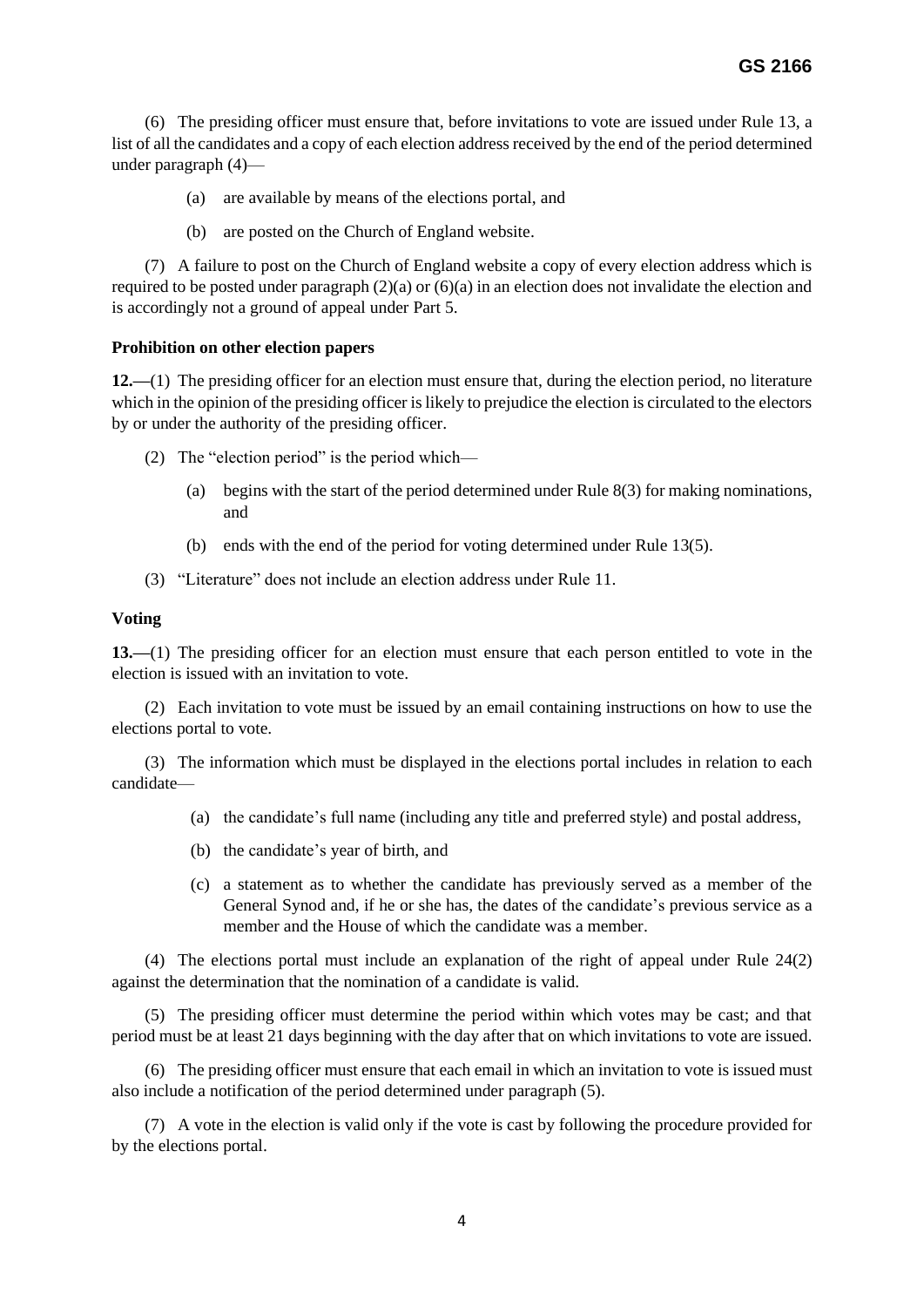(8) The presiding officer must ensure that a record of each valid vote cast in the election by means of the elections portal is preserved for at least two years after the declaration of the result of the election.

### **Result**

**14.**—(1) The presiding officer for an election must—

- (a) determine the time and place at which the votes in the election will be counted, and
- (b) give each candidate at least seven days' written notice by email of the time and place so determined.

 (2) Each candidate, or a person nominated by him or her, is entitled to be present at the count in order to scrutinise it but is not entitled to take part in it.

 (3) Where, within seven days of the completion of a count, the presiding officer thinks that there should be a recount because of a possible irregularity or inaccuracy in the count, the officer may order a recount.

(4) If the presiding officer orders a recount under paragraph (3), the presiding officer must—

- (a) determine the time and place at which the votes will be recounted, and
- (b) give each candidate notice by email of the time and place so determined.

 (5) A notice under paragraph (1) or (4) must include an explanation of the right of appeal under Rule 25 against the result of the election.

 (6) The presiding officer in an election must, within four working days of the declaration of the result, send a full return of the result to—

- (a) each candidate in the election, and
- (b) the Clerk to the General Synod.

 (7) The presiding officer must prepare a result sheet showing a record of the election; and the result sheet must be in the form specified by the provincial registrar.

 (8) The full return of the result and the result sheet must, until the end of the first group of sessions of the new Synod—

(a) be displayed on the Church of England website, and

(b) be displayed at the General Synod Office.

(9) A copy of the result sheet signed by the presiding officer must be deposited in the office of each provincial registrar and must, for the six months after the date of the count, be available at all reasonable times for inspection by anybody entitled to vote in the election.

### **Fees and expenses**

**15.** The fees and expenses incurred by the presiding officer in the conduct of an election, or by the body nominated under CRR Rule 53(2) in assisting the presiding officer with the conduct of the election, are to be paid by the Archbishops' Council.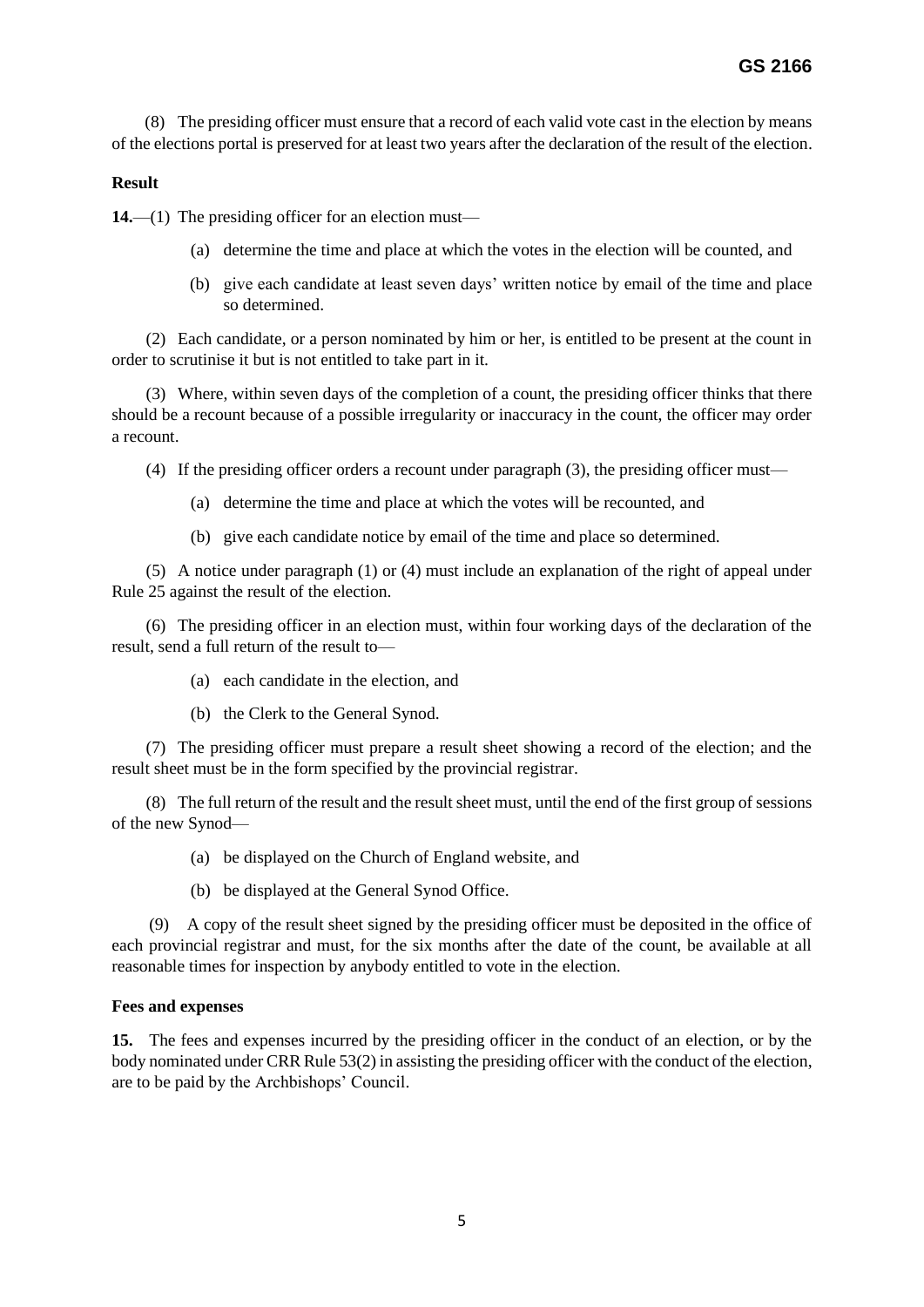# PART 4

# ELECTION TO FILL CASUAL VACANCY

### **Application of this Part**

**16.—**(1) This Part applies to an election in either province to fill a casual vacancy in the Upper House of the Convocation of that province.

 (2) The election is to be conducted as if it were an ordinary election, with the rules in Part 3 applying accordingly but subject to the modifications provided for in this Part.

# **Issue of citation**

**17.** The presiding officer for the election must issue by email to each elector a citation in respect of the election.

# **Qualified electors**

**18.** The electors are every person who qualifies as an elector as mentioned in Rule 6 at 6.00 a.m. on the date on which invitations to nominate are issued.

# **Timing**

**19.—**(1) An election to fill a casual vacancy must be completed, so far as possible, within six months of the occurrence of the vacancy.

(2) But if the Convocations of the Provinces are due to be dissolved under section 1(2) of the Church of England Convocations Act 1966 within twelve months of the occurrence of the vacancy, it is not to be filled unless directions providing otherwise are given to the presiding officer by the archbishop of the province.

(3) If the vacancy is not filled within the period of six months, the archbishop of the province may give directions to the presiding officer as to the date by which it must be filled.

### **Vacancy occurs within two years of election**

**20.—**(1) Where a casual vacancy occurs in the two years beginning with 1st August in the year of the most recent ordinary election—

- (a) the election to fill the vacancy must be conducted using the voting records of the ordinary election,
- (b) the number of persons to be elected is the same as in the ordinary election, and
- (c) no candidate elected on the original count and continuing to serve is to be excluded.

(2) Where a casual vacancy occurs in the two years beginning with the date on which the result of an election to the Upper House of the Convocation in that province was declared and that election was itself held to fill a previous casual vacancy and was conducted as an ordinary election—

- (a) the election to fill the vacancy must be conducted by using the voting records of the election held to fill the previous casual vacancy,
- (b) the number of persons to be elected is the total of the number who were elected in the election held to fill the previous vacancy and are continuing to serve and the number of casual vacancies to be filled, and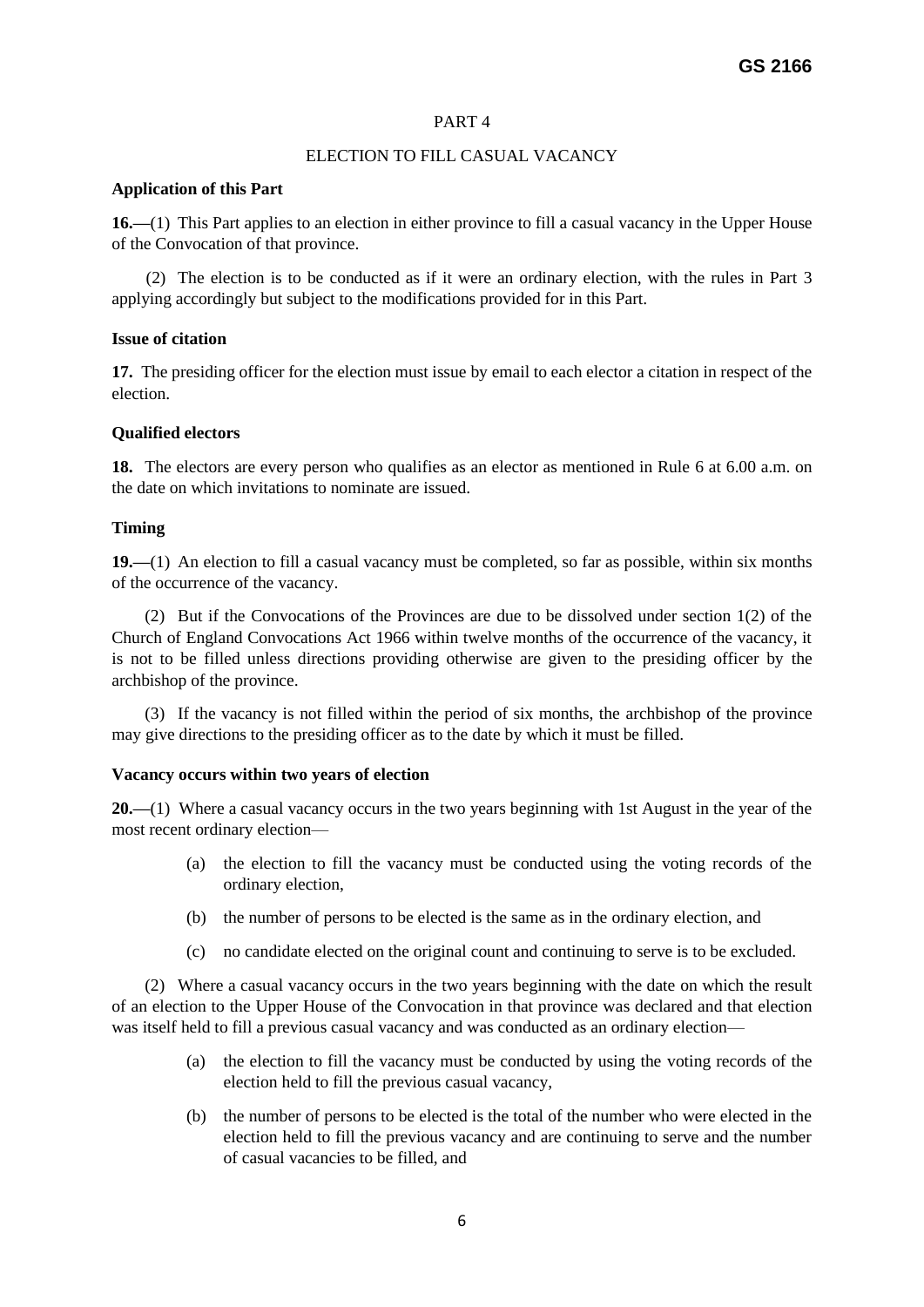(c) no candidate elected on the original count and continuing to serve is to be excluded.

(3) In a case within paragraph (1) or (2), the presiding officer must ask each candidate who was not elected in the election held to fill the previous vacancy, and who is still qualified for election, if he or she consents to serve.

(4) If the number of candidates does not exceed the number of vacancies to be filled and at least one of the candidates consents to serve, that candidate or, if there is more than one, each of them is declared elected; and the presiding officer must inform the candidate, or each of them, accordingly.

- (5) If the number of candidates does not exceed the number of vacancies to be filled—
	- (a) the presiding officer must withdraw from the election any candidate who has not consented to serve or is no longer qualified for election, and
	- (b) the valid votes in the election held to fill the previous vacancy must be recounted from the beginning using the single transferable vote system.

(6) "Voting records", in relation to an election, means the records preserved from that election under Rule 13(8).

# **Result**

**21.—**(1) A person elected to fill a casual vacancy holds office only for the unexpired part of the term of office to be served in the case of that vacancy.

- (2) The presiding officer must, within four working days of the declaration of the result—
	- (a) send a full return of the result to every person already elected in the province as a member of the Upper House of Convocation (in addition to those to whom a full return of the result is required to be sent under Rule 14(6)), and
	- (b) post on the Church of England website the full return of the result.

# PART 5

### APPEALS

### **Application of this Part**

**22.** This Part applies to any election to which Part 3 or 4 applies.

### **Appeals relating to eligibility to vote**

**23.**—(1) Where it is decided that a person is not a qualified elector in the province of Canterbury or York, that person may appeal against that decision on the grounds that the person is a qualified elector in that province.

 (2) A person who is a qualified elector in the province of Canterbury or York but who objects to the decision that another person is a qualified elector in that province may appeal against the decision on the grounds that the other person is not a qualified elector in the province.

### **Appeals relating to validity of nomination**

**24.**—(1) An appeal may be made against a determination under Rule 9(4)(a) that a nomination is not valid on the grounds that the nomination is valid and that the person should accordingly be included as a candidate in the election.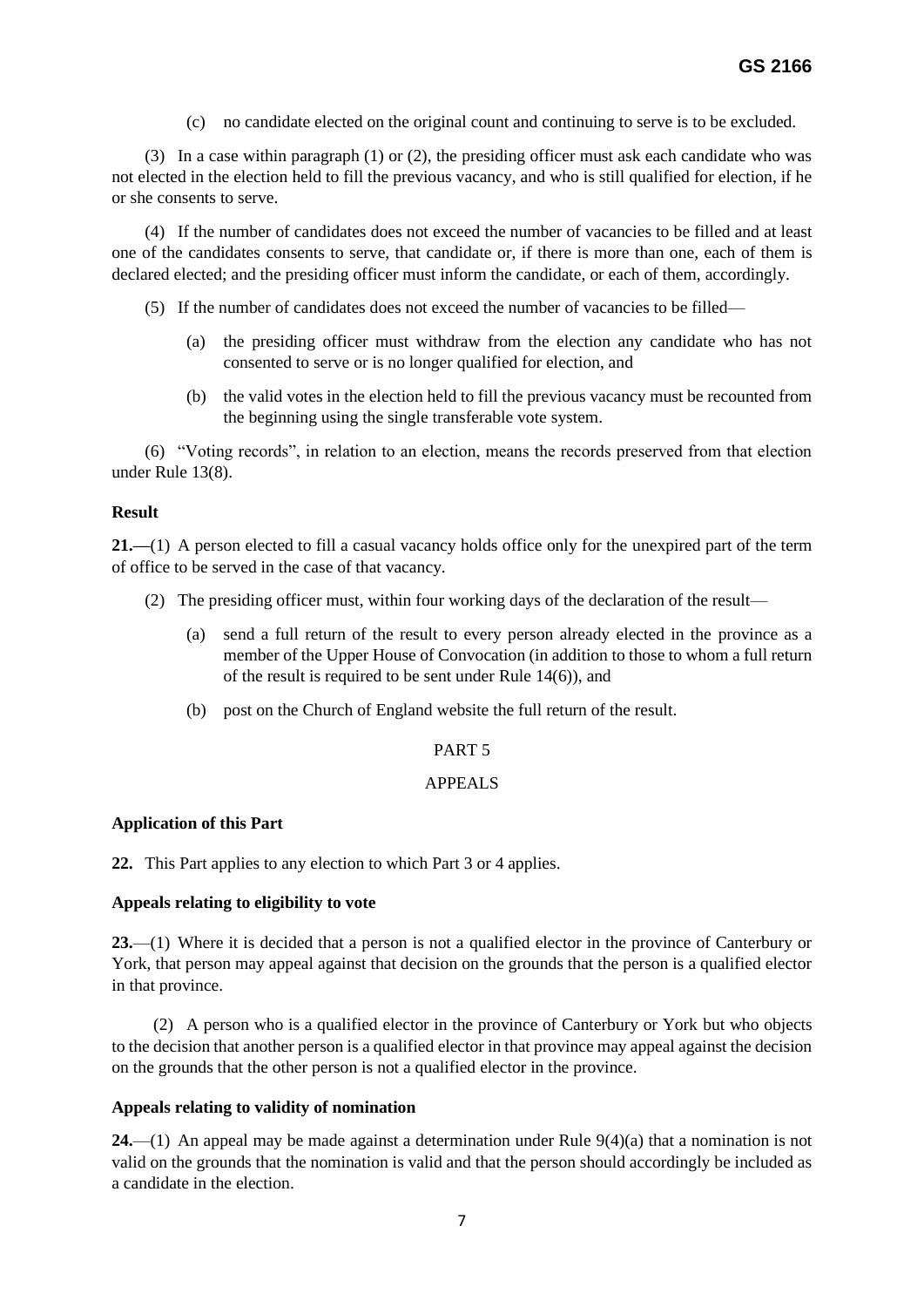(2) An appeal may be made against a determination under Rule  $9(4)(a)$  that a nomination is valid on the grounds that the nomination is not valid and that the person should accordingly not be included as a candidate in the election.

(3) An appeal under paragraph (1) or (2) may be brought only by an elector in the election.

### **Appeals against election result**

**25**.—(1) An appeal may be made against the result of an election on the grounds that a candidate—

- (a) was not duly elected,
- (b) was not qualified to be a candidate at the time of the election, or
- (c) before the end of the period for voting, misrepresented a material fact in connection with the election.

(2) An appeal may be made against the result of an election on the grounds that the conduct of the election was such as to affect the outcome of the election.

(3) An appeal may be made against the result of an election on the grounds that a vote which was allowed should have been disallowed, or that a vote which was disallowed should have been allowed, but only if the allowance or disallowance of the vote would or might be material to the outcome of the election.

- (4) An appeal under this Rule may be brought by—
	- (a) a candidate in the election, or
	- (b) a person entitled to vote in the election.

 (5) On an appeal under this Rule, a person who was declared elected as a member of the Upper House of Convocation but whose election is or may be affected by the appeal is to be regarded for all purposes as a member of the Upper House and of the General Synod pending the determination of the appeal.

### **Appeal procedures**

**26**.—(1) Each of the following appeals (referred to in these Rules as a "summary election appeal") is to be dealt with in accordance with Rules 27 to 29 and 36—

- (a) an appeal under Rule 24(1) or (2) (validity of nomination);
- (b) an appeal under Rule  $25(1)(a)$  or (b) (whether person duly elected or qualified to be a candidate);
- (c) an appeal under Rule 25(3) (allowance or disallowance of vote).

(2) Each of the following appeals (referred to in these Rules as a "full election appeal") is to be dealt with in accordance with Rules 30 to 36—

- (a) an appeal under Rule 23 (eligibility to vote);
- (b) an appeal under Rule  $25(1)(c)$  (misrepresentation of material fact);
- (c) an appeal under Rule 25(2) (conduct of election).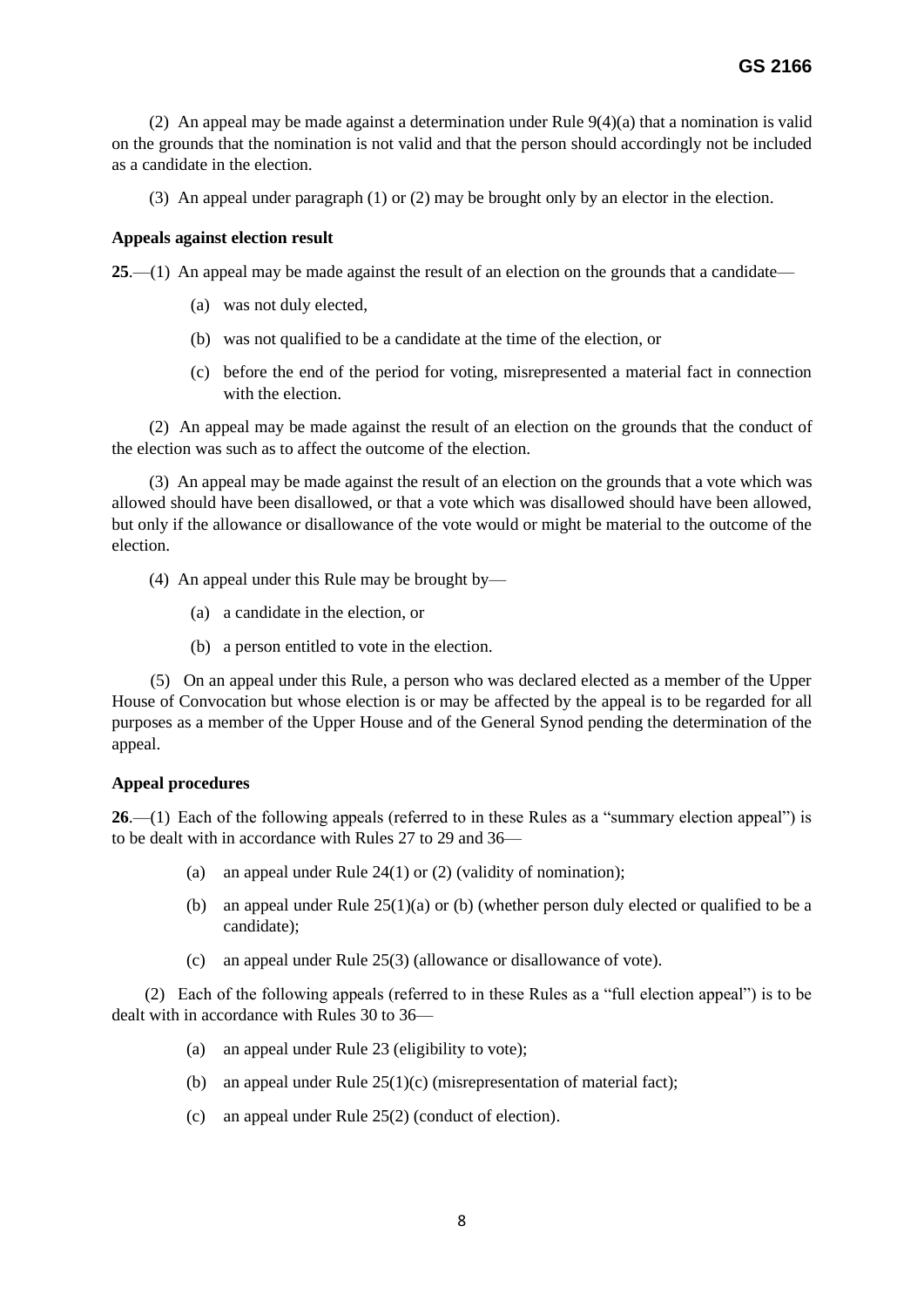### **Summary election appeal: notice**

**27.**—(1) Notice of a summary election appeal—

- (a) must be in writing,
- (b) must give brief particulars of the grounds of appeal, and
- (c) may be accompanied by written submissions.
- (2) Notice of a summary election appeal must be given to the archbishop of the province.

 (3) Notice of an appeal under Rule 24(1) (appeal against determination that nomination not valid) must be given no later than two days after the person to whom the nomination relates is notified of the determination.

(4) Notice of an appeal under Rule 24(2) (appeal against determination that nomination valid) brought by an elector (including one who is a candidate) must be given no later than two days after the day on which the elector receives an invitation to vote in the election.

(5) Notice of an appeal under Rule  $25(1)(a)$  or (b) (whether person duly elected or qualified to be candidate) must be given no later than two days after the day on which the result of the election is declared.

(6) Notice of an appeal under Rule 25(3) (appeal against allowance or disallowance of vote) must be given no later than two days after the day on which the vote is allowed or disallowed.

### **Summary election appeal: referral to relevant judge, etc.**

**28.**—(1) The archbishop of a province, having received notice of a summary election appeal, must without delay (and in any event within 48 hours of receiving the notice of appeal unless in the meantime written notice to withdraw the appeal is given)—

- (a) refer the notice of appeal to the relevant judge,
- (b) give a notification by email to each candidate in the election, and
- (c) give a notification by email to any person who made a decision to which the appeal relates.
- (2) The "relevant judge" is—
	- (a) the Dean of the Arches and Auditor, or
	- (b) if the Dean of the Arches and Auditor declines or is unable to act as such, the Vicar-General of the Province of Canterbury or the Vicar-General of the Province of York, or
	- (c) if each of them declines or is unable to act as such, the chancellor of such diocese as the Archbishop of Canterbury may decide.

### **Summary election appeal: determination**

**29.**—(1) The relevant judge (referred to in this Rule as "the judge"), having had a notice of appeal referred under Rule 28, must decide whether the grounds of the appeal are established to the judge's satisfaction.

(2) The judge, in deciding the matter at issue, may consider only—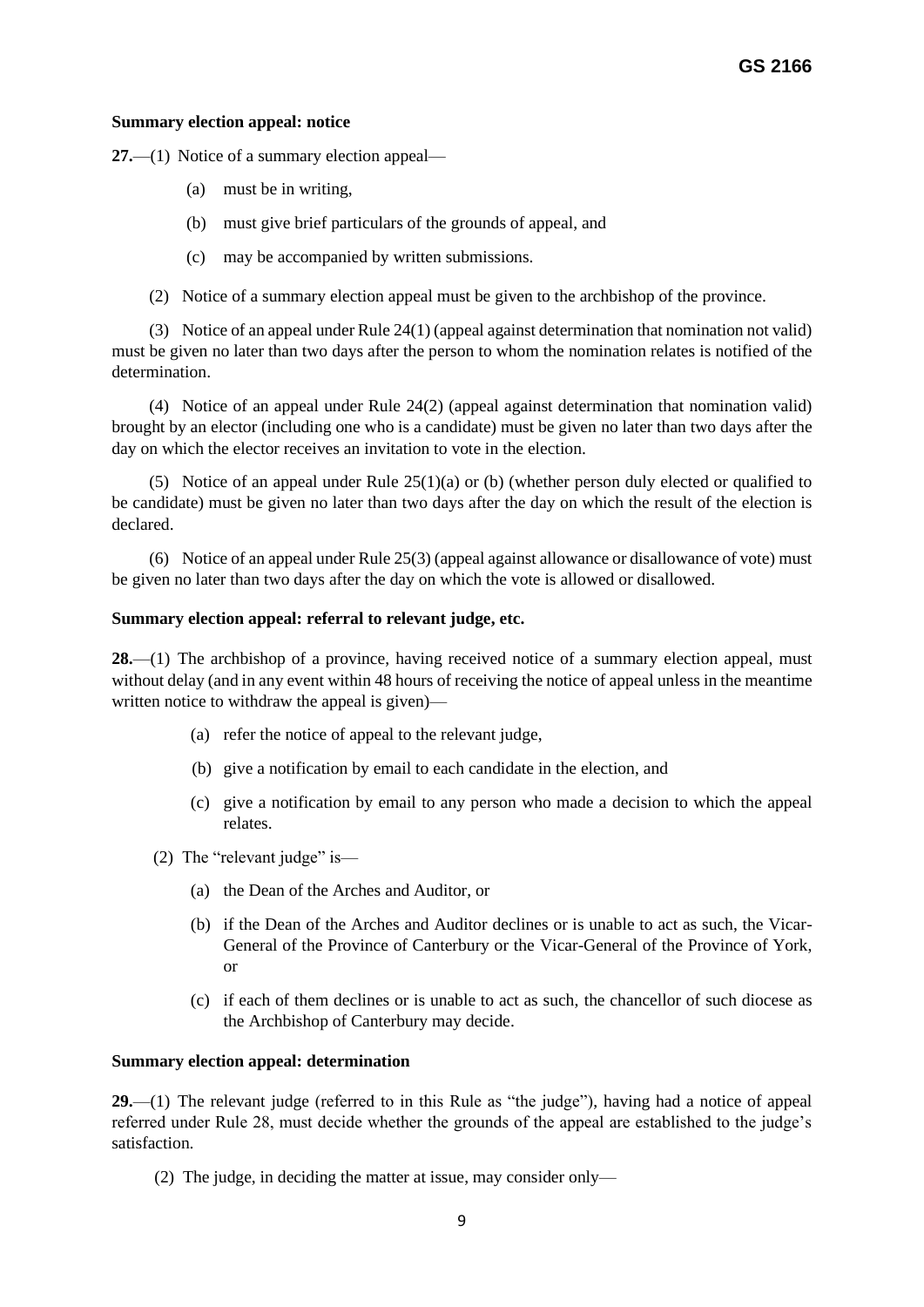- (a) the notice of appeal and any accompanying written submissions, and
- (b) if, before the end of the period referred to in paragraph (3), a person who made a decision to which the appeal relates provides the judge with a written explanation of the reasons for the decision, that written explanation.

 (3) A decision under this Rule must be made within seven days of the referral of the notice of appeal.

 (4) Where the judge decides on an appeal under Rule 24(1) that a nomination is valid, or decides on an appeal under Rule 24(2) that a nomination is not valid, the judge must—

- (a) give directions for the appointment of a new period for voting in the election, and
- (b) give whatever further directions the judge thinks necessary.

(5) Where, on an appeal under Rule  $25(1)(a)$  or (b) or (3), the judge decides that the election as a whole is void, the judge must—

- (a) direct that a fresh election is to be held, and
- (b) give whatever further directions the judge thinks necessary.

(6) Where, on an appeal under  $25(1)(a)$  or (b) or (3), the judge allows the appeal but does not decide that the election as a whole is void, the judge must give whatever directions the judge thinks necessary.

(7) The judge on a summary election appeal must otherwise decide one of the following—

- (a) that the matter at issue amounts to a minor infringement which did not affect the outcome of the election and the appeal should accordingly be dismissed;
- (b) that the matter at issue amounts to a procedural irregularity in the conduct of the election but the appeal should nonetheless in all the circumstances be dismissed;
- (c) that the appeal is wholly without merit and should accordingly be dismissed.

### **Full election appeal: notice of appeal**

**30.**—(1) Notice of a full election appeal—

- (a) must be in writing,
- (b) must give brief particulars of the grounds of appeal, and
- (c) may be accompanied by written submissions.
- (2) Notice of a full election appeal must be given to the archbishop of the province concerned.

 (3) Notice of an appeal under Rule 23 must be given no later than 14 days after the day on which the decision on whether the person is a qualified elector is taken.

 (4) Notice of any other full election appeal must be given no later than 14 days after the declaration of the result of the election.

(5) Where the archbishop of a province receives notice of a full election appeal or a purported notice of a full election appeal, the archbishop must give written notification to each candidate in the election as soon as is reasonably practicable (unless written notice to withdraw the appeal is given in the meantime).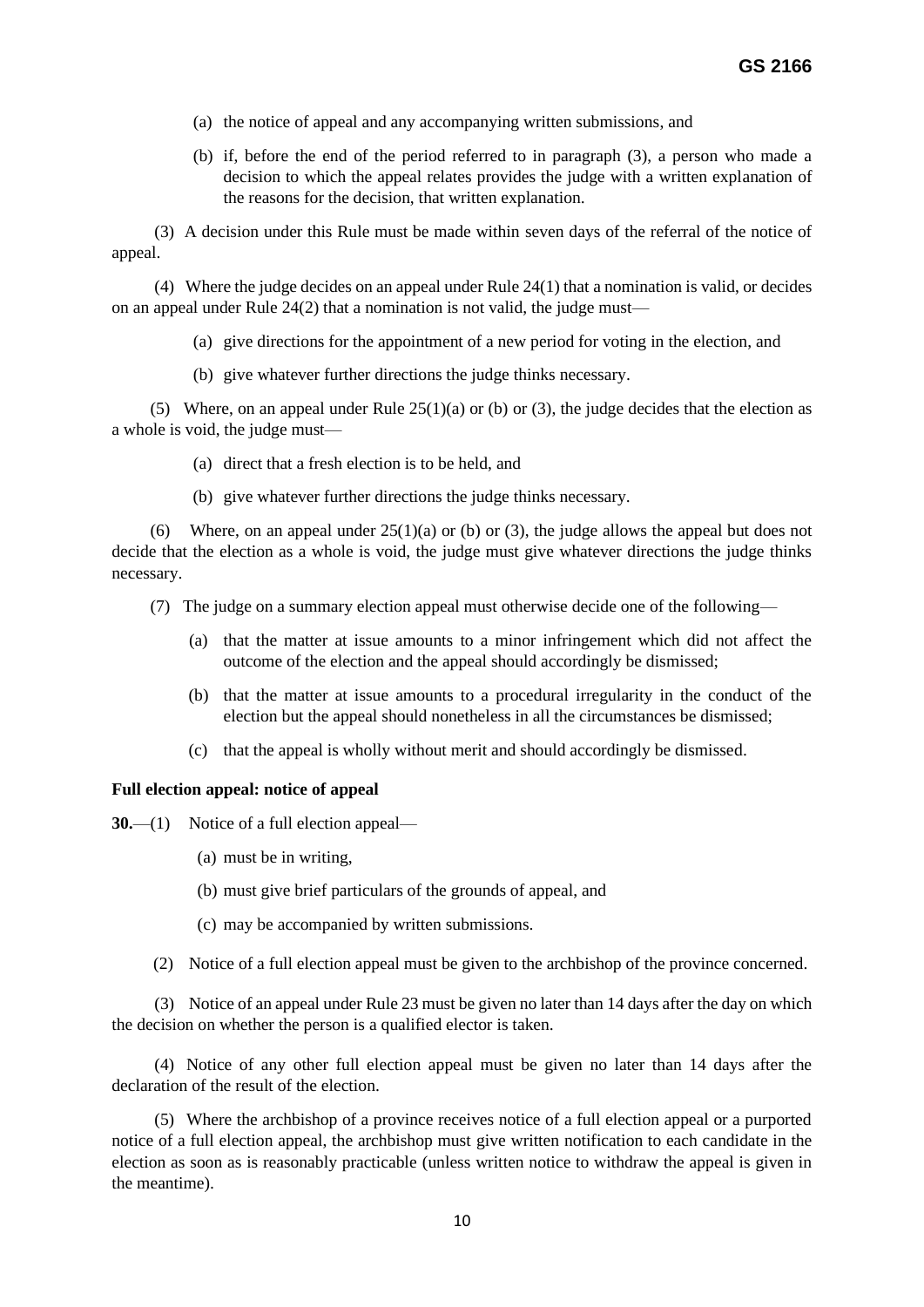### **Full election appeal: appeal panel**

**31.**—(1) The archbishop of a province must, within 28 days of receiving notice of a full election appeal, appoint a Chair and two other persons to serve as a panel to consider the appeal.

(2) The archbishop of a province must, within 28 days of receiving a purported notice of a full election appeal, appoint a Chair and two other persons to serve as a panel to decide whether, even though the purported notice of appeal was given out of time, the panel will nonetheless consider the appeal.

(3) In making appointments under this Rule, the archbishop must be satisfied that the persons appointed, taken together, have suitable legal or other expertise or experience.

(4) A person may not be appointed under this Rule if the person—

 (a) is an elected member of the Upper House of the Convocation to which the appeal relates, or

(b) might otherwise have a benefit from the outcome of the election.

(5) Once a panel is appointed under this Rule, the appellant may withdraw the appeal only with the consent of the panel.

### **Full election appeal: preliminary assessment**

**32.**—(1) A panel appointed under Rule 31(1) must conduct a preliminary assessment of the appeal.

(2) A preliminary assessment of an appeal is an assessment, based only on the notice of appeal and any accompanying written submissions, as to whether there are arguable grounds of appeal.

(3) If the panel considers that there are arguable grounds of appeal, the appeal stands referred to the panel for consideration and determination under Rules 34 and 35.

(4) If the panel considers that there are no arguable grounds of appeal, the appeal is dismissed.

(5) The panel's decision on the preliminary assessment is final.

(6) The panel must notify the parties to the appeal of the decision on the preliminary assessment of the appeal and the reasons for the decision.

(7) The panel's decision and the reasons for the decision must be published on the Church of England website at the same time as the parties are notified of the decision.

#### **Full election appeal: appeal out of time**

**33.**—(1) A panel appointed under Rule 31(2) may decide to consider the appeal only if the panel is satisfied that there was a good reason for not giving notice of appeal within the period specified in this Part in the case of an appeal of that kind.

- (2) Where the panel decides to consider the appeal—
	- (a) the period specified in this Part for giving notice of appeal in that case is to be treated as having been extended so far as necessary,
	- (b) the appeal is to be treated as having been referred to the panel for decision, and
	- (c) the panel may immediately proceed to conduct a preliminary assessment of the appeal under Rule 32.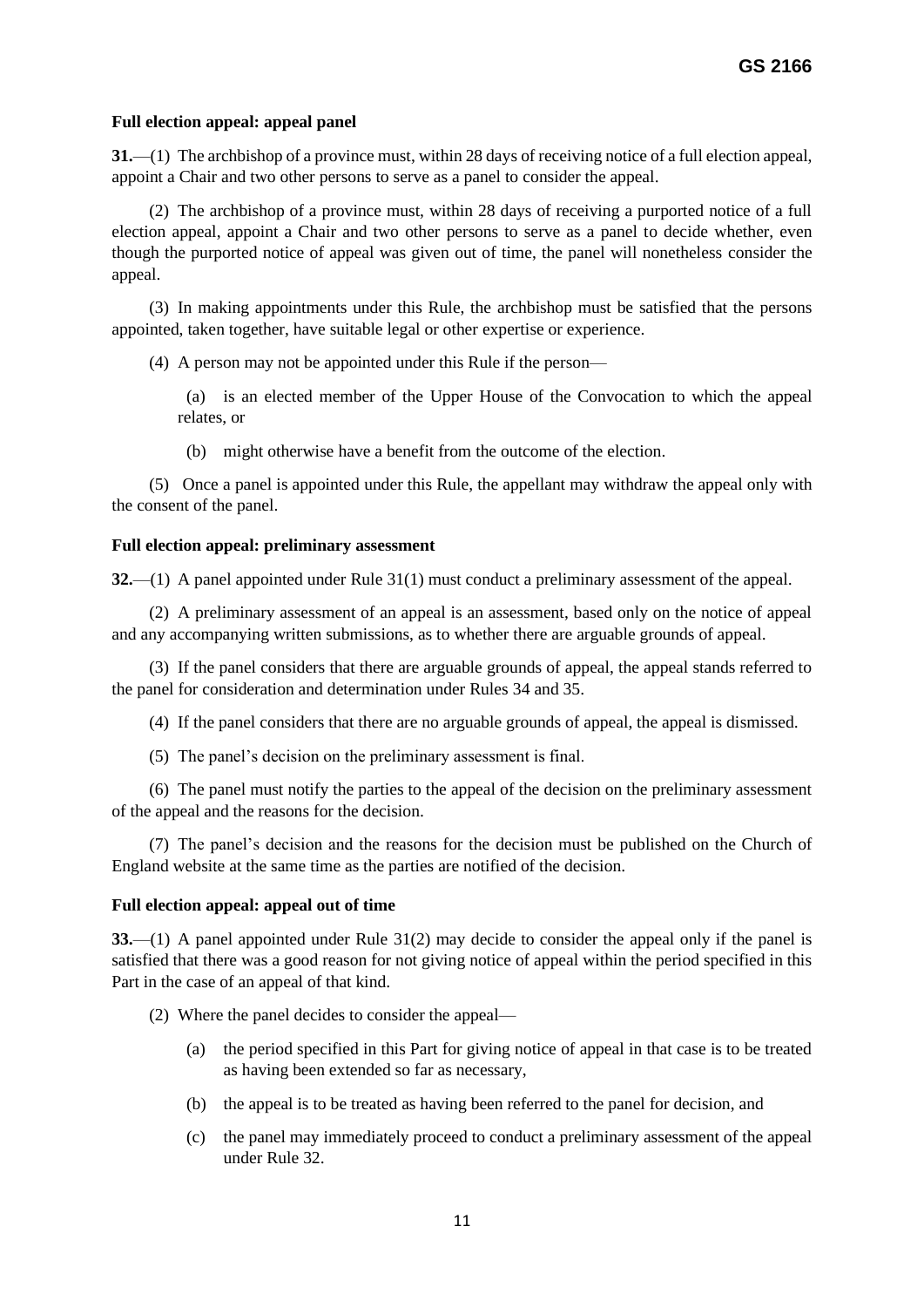(3) The panel must notify the parties to the appeal of the decision on whether the panel will consider the appeal and the reasons for the decision.

(4) The panel's decision and the reasons for the decision must be published on the Church of England website at the same time as the parties are notified of the decision.

#### **Full election appeal: consideration of matters at issue**

**34.—**(1) The panel to which an appeal is referred under Rule 31 must, in deciding the matter at issue, consider all the circumstances; and for that purpose, the panel—

- (a) may inspect documents or other papers relating to the subject-matter of the appeal, and
- (b) is entitled to be provided with such information relating to the appeal as the panel may require.
- (2) The panel must give each party to the appeal an opportunity—
	- (a) to appear before the panel in person or by a legal or other representative, or
	- (b) if that party does not wish to take that opportunity, to make written representations on the matter at issue.

(3) A hearing under paragraph (2) is to be held in public unless the panel, having regard to all the circumstances, is satisfied that it would be in the interests of justice for the hearing to be held in private.

#### **Full election appeal: determination**

**35.**—(1) On a full election appeal, the panel must decide whether the grounds of the appeal are established to the panel's satisfaction.

(2) On an appeal under Rule 23, the panel, having decided whether the person concerned is qualified to vote, must give whatever directions the panel thinks necessary.

(3) Where, on any full election appeal, the panel decides that the election as a whole is void, it must—

- (a) direct that a fresh election is to be held, and
- (b) give whatever further directions the panel thinks necessary.

(4) Where the panel allows the appeal but does not decide that the election as a whole is void, it must give whatever directions it thinks necessary.

(5) The panel on a full election appeal must otherwise decide one of the following—

- (a) that the matter at issue amounts to a minor infringement which did not affect the outcome of the election and the appeal should accordingly be dismissed;
- (b) that the matter at issue amounts to a procedural irregularity in the conduct of the election but the appeal should nonetheless in all the circumstances be dismissed;
- (c) that the appeal is wholly without merit and should accordingly be dismissed.

#### **Determination of appeal: general**

**36.**—(1) The decision on an appeal under this Part is final as to the matters at issue.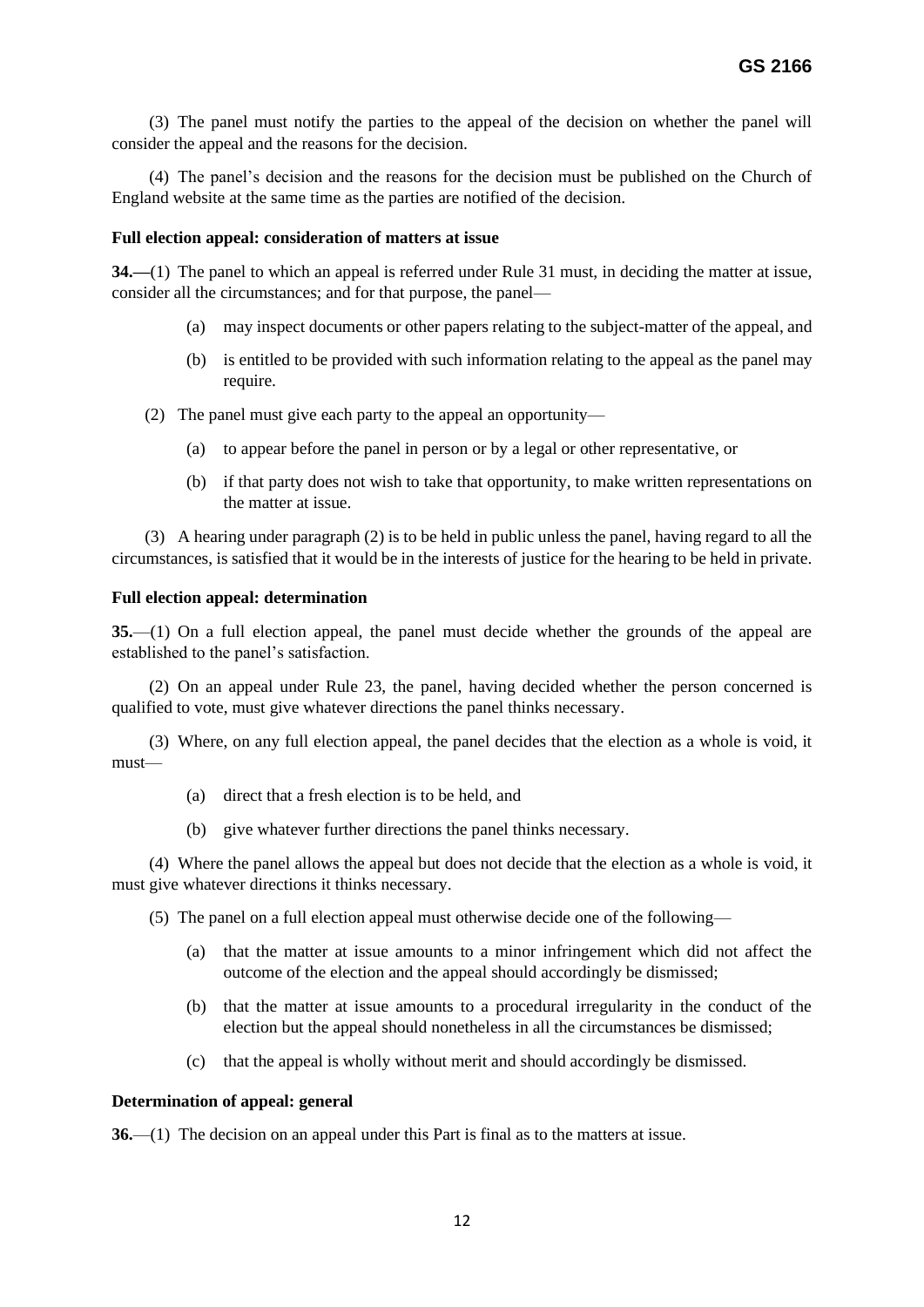(2) The relevant judge or the panel which made the decision on an appeal under this Part must notify the parties to the appeal of the decision and the reasons for the decision.

(3) Where the direction that a fresh election is to be held is given under Rule 29(5)(a) or 35(3)(a), the date on which the direction is given is the date on which a casual vacancy occurs for the purposes of Part 4.

 (4) The relevant judge or the panel on an appeal under this Part may direct that a party to the appeal must pay the whole or part of the expenses of the relevant judge or the panel; and a direction under this paragraph must specify the amount which the party must pay.

 (5) The panel's expenses, in so far as they are not paid under paragraph (4), are to be paid by the Archbishops' Council.

### PART 6

### MISCELL ANEOUS

### **Term of office**

**37.** The term of office of a person elected under these Rules as a member of the Upper House of Convocation of either province is (subject to resignation) for the lifetime of the Convocation; but that does not prevent the person from doing either of the following during a dissolution—

- (a) acting under Article 3(4) of the Constitution of the General Synod (under which a person may continue to act as a member of a body of the Synod);
- (b) continuing to be an ex officio member of a body constituted under the Church Representation Rules.

#### **Communicating by email**

**38.—(1)** A communication sent by email is to be treated as being in writing if it is received in a form which is legible and capable of being used for subsequent reference.

(2) Where a communication is sent to a person by email at the most recent address provided by that person, it is to be treated as having been given to the person at the time at which it is sent.

#### **Power of archbishop to make supplementary provision etc.**

**39.—**(1) For the purpose of ensuring that the provisions of these Rules are carried out in a province, the archbishop of the other province may exercise the following powers.

(2) The archbishop may make provision for any matter not provided for in these Rules.

(3) The archbishop may appoint a person to do something in respect of which there has been neglect or default by the person required by these Rules to do that thing.

(4) The archbishop may, so far as necessary for giving effect to the intention of a provision of these Rules—

- (a) extend or alter the time for holding an election, other than one to fill a casual vacancy;
- (b) modify the procedure for an election, other than one to fill a casual vacancy.
- (5) In a case in which there has been no valid election, the archbishop may—
	- (a) direct that a fresh election is to be held, and